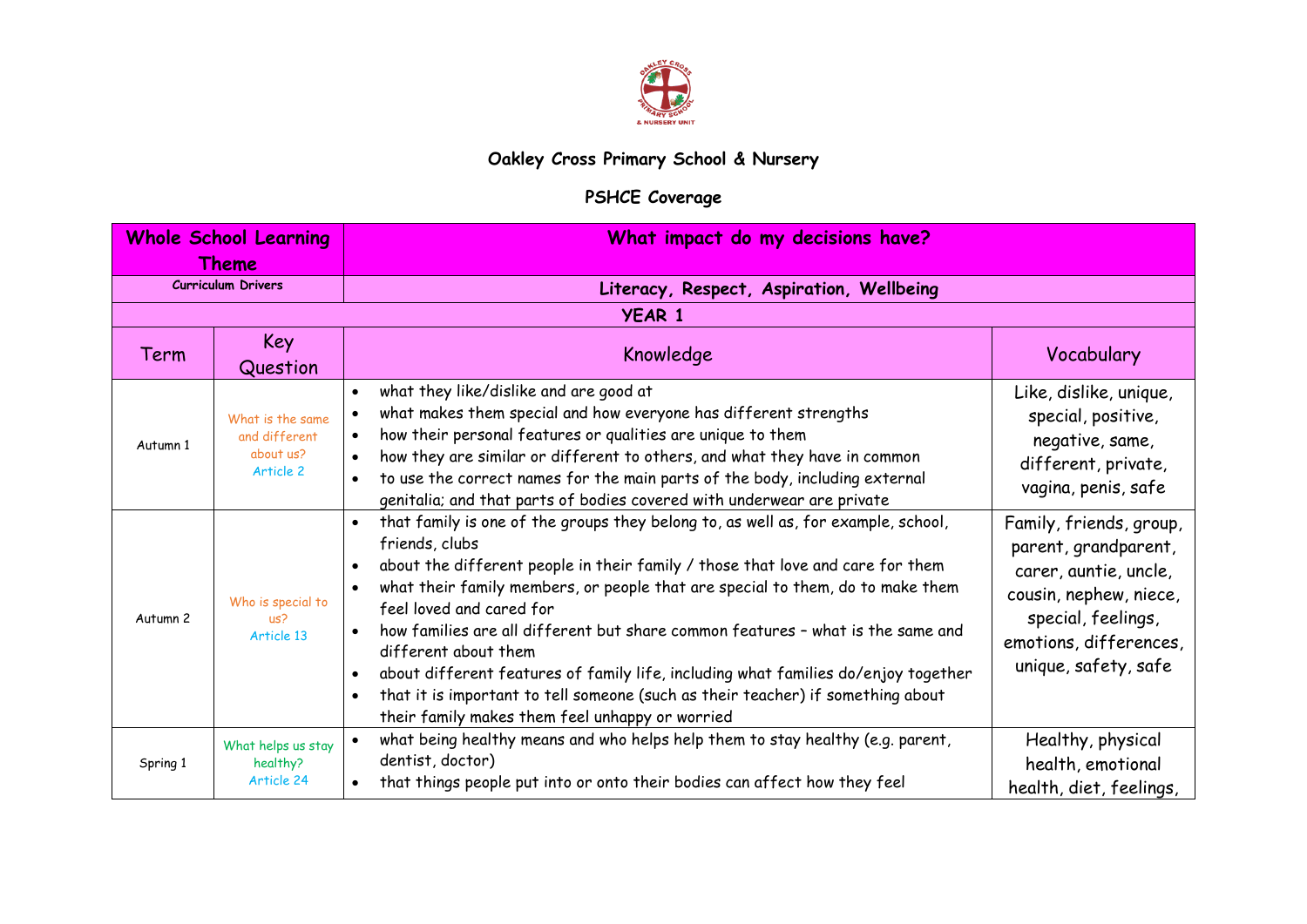|          |                                                                     | how medicines (including vaccinations and immunisations) can help people stay<br>healthy and that some people need to take medicines every day to stay healthy<br>why hygiene is important and how simple hygiene routines can stop germs from<br>$\bullet$<br>being passed on<br>what they can do to take care of themselves on a daily basis, e.g. brushing teeth<br>and hair, hand washing                                                                                                                                                                                                                                 | energy, vaccination,<br>immunisations,<br>medicine, safe,<br>hygiene, germs, clean,<br>dirty, routine                                                                      |
|----------|---------------------------------------------------------------------|-------------------------------------------------------------------------------------------------------------------------------------------------------------------------------------------------------------------------------------------------------------------------------------------------------------------------------------------------------------------------------------------------------------------------------------------------------------------------------------------------------------------------------------------------------------------------------------------------------------------------------|----------------------------------------------------------------------------------------------------------------------------------------------------------------------------|
| Spring 2 | What can we do<br>with money?<br>Article 26                         | what money is - that money comes in different forms<br>$\bullet$<br>how money is obtained (e.g. earned, won, borrowed, presents)<br>how people make choices about what to do with money, including spending and<br>$\bullet$<br>saving<br>the difference between needs and wants - that people may not always be able to<br>have the things they want<br>how to keep money safe and the different ways of doing this<br>$\bullet$                                                                                                                                                                                             | Value, work, earn,<br>saving, decision, bank,<br>save, savings, fair                                                                                                       |
| Summer 1 | Who helps to keep<br>us safe?<br>Article 2                          | that people have different roles in the community to help them (and others) keep<br>$\bullet$<br>safe - the jobs they do and how they help people<br>who can help them in different places and situations; how to attract someone's<br>$\bullet$<br>attention or ask for help; what to say<br>how to respond safely to adults they don't know<br>what to do if they feel unsafe or worried for themselves or others; and the<br>importance of keeping on asking for support until they are heard<br>how to get help if there is an accident and someone is hurt, including how to dial<br>999 in an emergency and what to say | Community, help, safe,<br>role, job, help, helpful,<br>respond, feelings,<br>worried, upset, unsure,<br>nervous, emergency,<br>emergency services,<br>accident, accidental |
| Summer 2 | How can we look<br>after each other<br>and the world?<br>Article 12 | how kind and unkind behaviour can affect others; how to be polite and courteous;<br>how to play and work co-operatively<br>the responsibilities they have in and out of the classroom<br>how people and animals need to be looked after and cared for<br>$\bullet$<br>what can harm the local and global environment; how they and others can help care<br>for it<br>how people grow and change and how people's needs change as they grow from<br>$\bullet$<br>young to old<br>how to manage change when moving to a new class/year group                                                                                    | Emotions, feelings,<br>stomach, kind, unkind,<br>cooperate, fair,<br>together,<br>responsibility, rights,<br>care, environment,<br>local, global,<br>environmental         |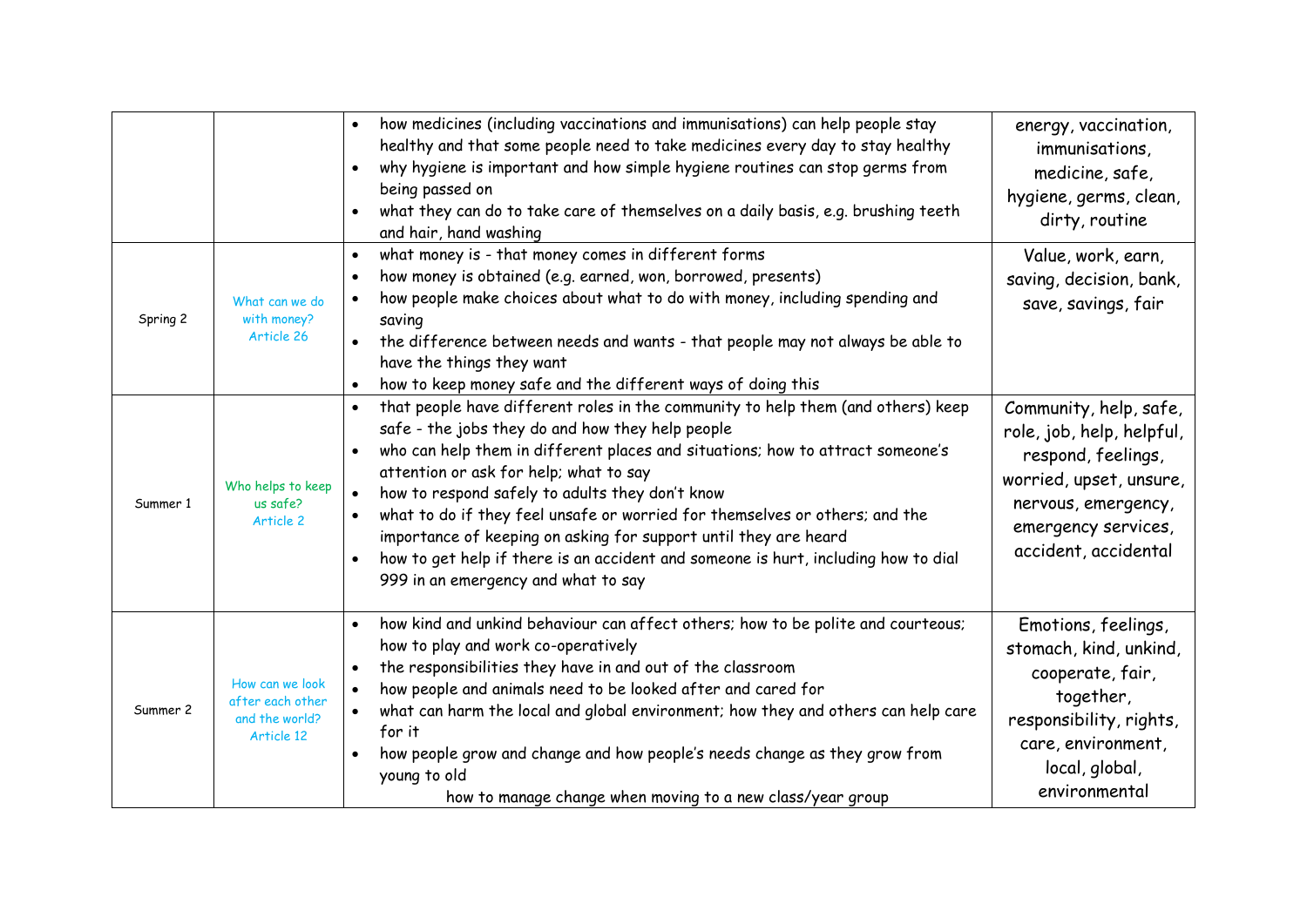| <b>Whole School Learning Theme</b> |                                           | What impact do my decisions have?                                                                                                                                                                                                                                                                                                                                                                                                                                                                              |                                                                                                                                                                                                                                                                                          |
|------------------------------------|-------------------------------------------|----------------------------------------------------------------------------------------------------------------------------------------------------------------------------------------------------------------------------------------------------------------------------------------------------------------------------------------------------------------------------------------------------------------------------------------------------------------------------------------------------------------|------------------------------------------------------------------------------------------------------------------------------------------------------------------------------------------------------------------------------------------------------------------------------------------|
| <b>Curriculum Drivers</b>          |                                           | Literacy, Respect, Aspiration, Wellbeing                                                                                                                                                                                                                                                                                                                                                                                                                                                                       |                                                                                                                                                                                                                                                                                          |
|                                    |                                           | <b>YEAR 2/3</b>                                                                                                                                                                                                                                                                                                                                                                                                                                                                                                |                                                                                                                                                                                                                                                                                          |
| Term                               | Key<br>Question                           | Knowledge                                                                                                                                                                                                                                                                                                                                                                                                                                                                                                      | Vocabulary                                                                                                                                                                                                                                                                               |
| Autumn 1                           | What makes a<br>qood friend?<br>Article 2 | how to make friends with others<br>$\bullet$<br>how to recognise when they feel lonely and what they could do about it<br>how people behave when they are being friendly and what makes a good friend<br>how to resolve arguments that can occur in friendships<br>how to ask for help if a friendship is making them unhappy                                                                                                                                                                                  | Feelings, emotions,<br>friendships, positive,<br>negative, lonely, worried,<br>nervous, kind, generous,<br>resolve, help, support                                                                                                                                                        |
| Autumn 2                           | What is bullying?<br>Article 2            | how words and actions can affect how people feel<br>how to ask for and give/not give permission regarding physical contact and how to<br>respond if physical contact makes them uncomfortable or unsafe<br>why name-calling, hurtful teasing, bulling and deliberately excluding others is<br>unacceptable<br>how to respond if this happens in different situations<br>$\bullet$<br>how to report bullying or other hurtful behaviour, including online, to a trusted<br>adult and the importance of doing so | Action, responsibility,<br>rights, emotions, feelings,<br>worried, upset, sad, nervous,<br>scared, happy, joyful,<br>appreciated, physical,<br>contact, touch, appropriate,<br>comfortable, uncomfortable,<br>bullying, several, on purpose,<br>purposeful, sharing, share,<br>emotional |
| Spring 1                           | What jobs do<br>people do?<br>Article 26  | how jobs help people earn money to pay for things they need and want                                                                                                                                                                                                                                                                                                                                                                                                                                           | Money, value, earn, job,<br>support, career,                                                                                                                                                                                                                                             |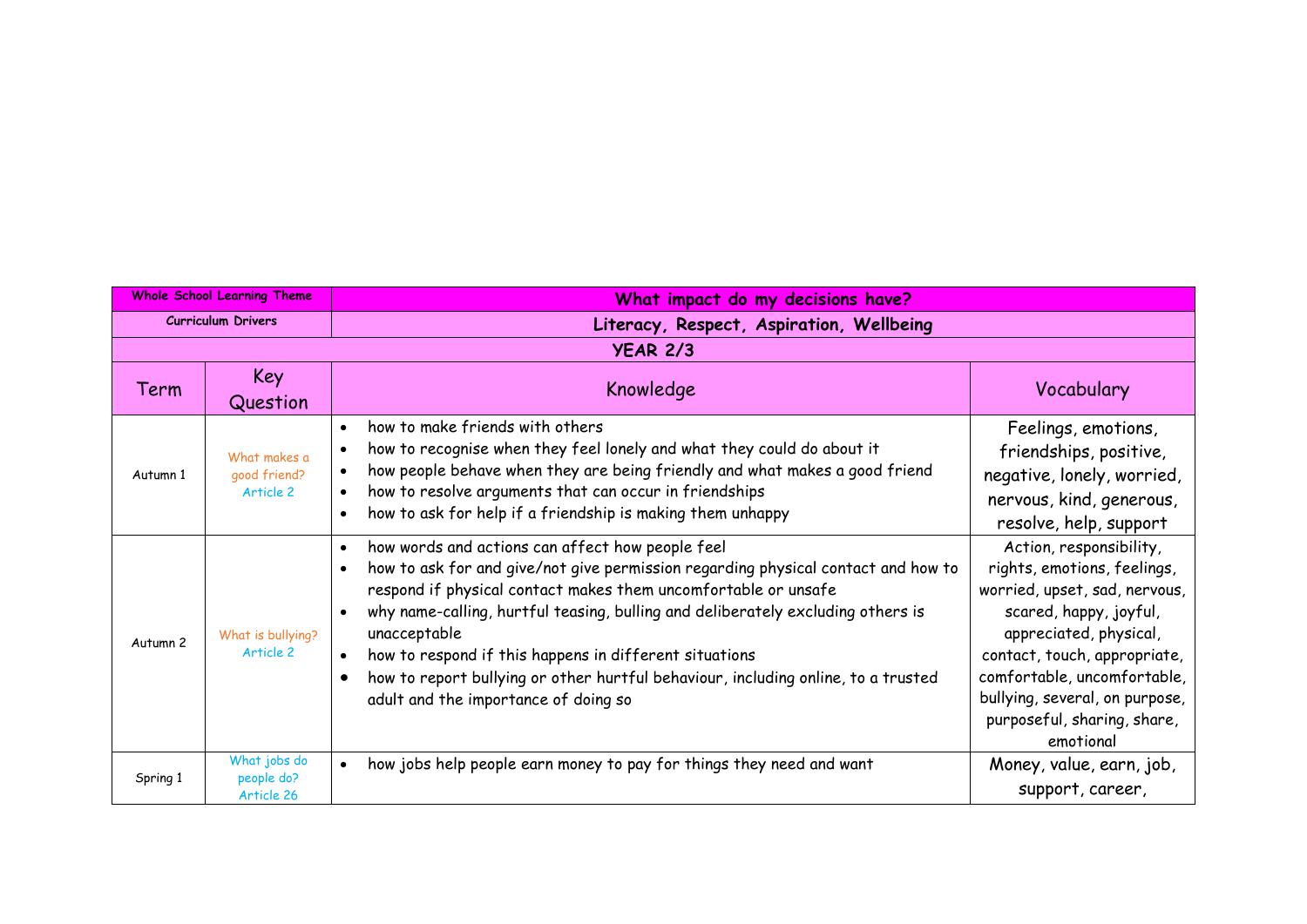|          |                                                          | about a range of different jobs, including those done by people they know or<br>$\bullet$<br>people who work in their community<br>how people have different strengths and interests that enable them to do<br>different jobs<br>how people use the internet and digital devices in their jobs and everyday life                                                                                                                                                                                                                                                                                                                                                                                                                                                                                       | community, support,<br>strengths, weaknesses,<br>interests, unique,<br>different, technology,<br>internet, online, digital, e-<br>safety                                                                                                                   |
|----------|----------------------------------------------------------|--------------------------------------------------------------------------------------------------------------------------------------------------------------------------------------------------------------------------------------------------------------------------------------------------------------------------------------------------------------------------------------------------------------------------------------------------------------------------------------------------------------------------------------------------------------------------------------------------------------------------------------------------------------------------------------------------------------------------------------------------------------------------------------------------------|------------------------------------------------------------------------------------------------------------------------------------------------------------------------------------------------------------------------------------------------------------|
| Spring 2 | What helps us<br>stay safe?<br>Article 6                 | how rules and restrictions help them to keep safe (e.g. basic road, fire, cycle,<br>$\bullet$<br>water safety; in relation to medicines/ household products and online)<br>how to identify risky and potentially unsafe situations (in familiar and unfamiliar<br>$\bullet$<br>environments, including online) and take steps to avoid or remove themselves<br>from them<br>how to resist pressure to do something that makes them feel unsafe or<br>uncomfortable, including keeping secrets<br>how not everything they see online is true or trustworthy and that people can<br>pretend to be someone they are not<br>how to tell a trusted adult if they are worried for themselves or others, worried<br>that something is unsafe or if they come across something that scares or<br>concerns them | Rules, regulations,<br>charter, safe, safety,<br>danger, sign, symbol, risk,<br>unsafe, familiar,<br>unfamiliar, online, offline,<br>community, safe,<br>uncomfortable, trust,<br>trustworthy, Hector,<br>CEOP, share, stranger,<br>danger, trust, concern |
| Summer 1 | What helps us<br>grow and stay<br>healthy?<br>Article 24 | that different things help their bodies to be healthy, including food and drink,<br>$\bullet$<br>physical activity, sleep and rest<br>that eating and drinking too much sugar can affect their health, including dental<br>health<br>how to be physically active and how much rest and sleep they should have<br>everyday<br>that there are different ways to learn and play; how to know when to take a<br>break from screen-time<br>how sunshine helps bodies to grow and how to keep safe and well in the sun                                                                                                                                                                                                                                                                                       | Healthy, physical, mental,<br>rest, sleep, active,<br>movement, energy, fit,<br>lifestyle, sugar, teeth,<br>decay, active-30, screen-<br>time, outdoors, sunburn,<br>sun protection                                                                        |
| Summer 2 | How do we<br>recognise our<br>feelings?<br>Article 13    | how to recognise, name and describe a range of feelings<br>$\bullet$<br>what helps them to feel good, or better if not feeling good                                                                                                                                                                                                                                                                                                                                                                                                                                                                                                                                                                                                                                                                    | Feelings, emotions,<br>different, experiences,<br>change, stomach, worries,                                                                                                                                                                                |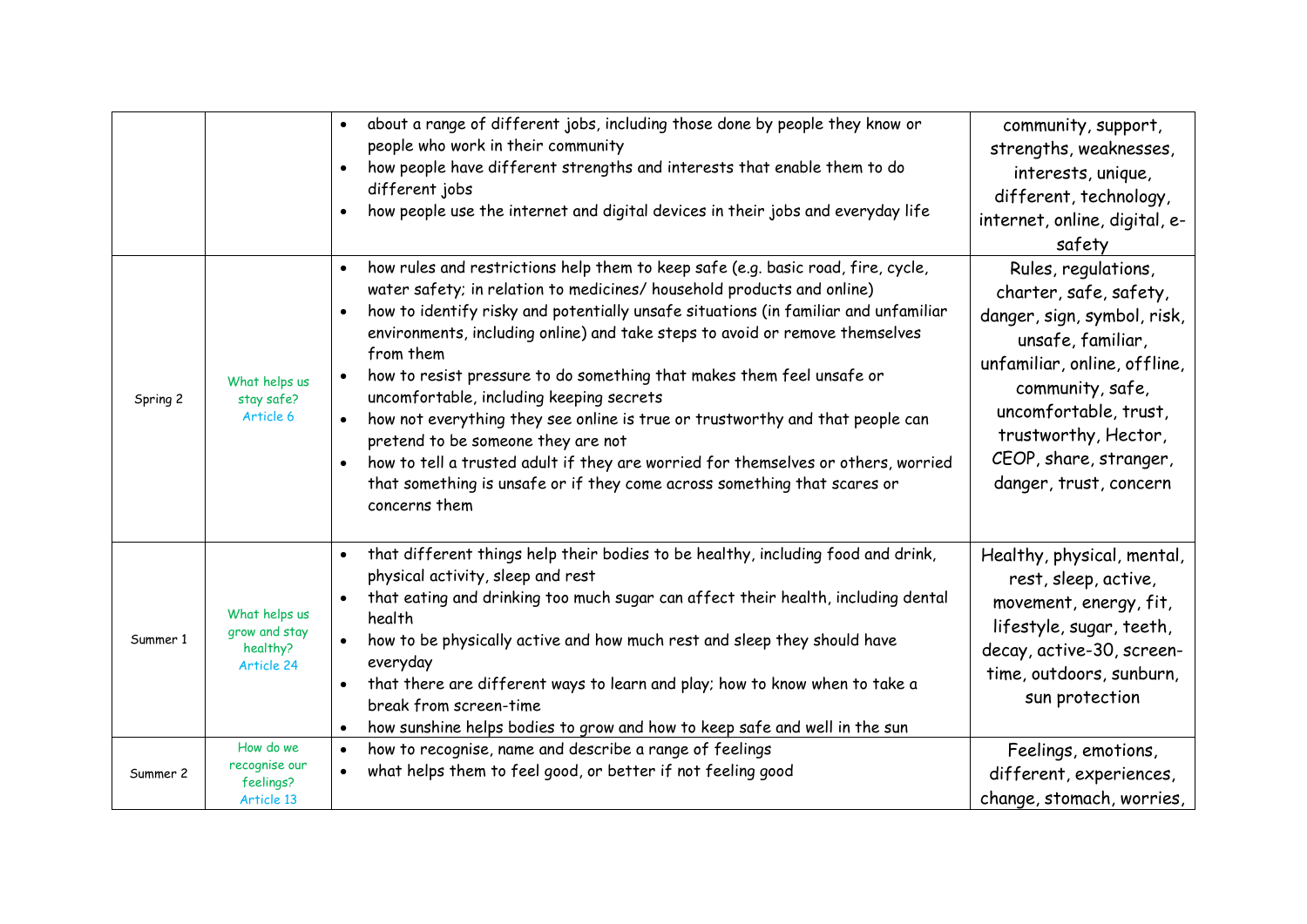| how different things / times / experiences can bring about different feelings for<br>different people (including loss, change and bereavement or moving on to a new<br>class/year group)<br>how feelings can affect people in their bodies and their behaviour<br>ways to manage big feelings and the importance of sharing their feelings with<br>someone they trust<br>how to recognise when they might need help with feelings and how to ask for help | big feelings, little<br>feelings, trust, help,<br>support |
|-----------------------------------------------------------------------------------------------------------------------------------------------------------------------------------------------------------------------------------------------------------------------------------------------------------------------------------------------------------------------------------------------------------------------------------------------------------|-----------------------------------------------------------|
| when they need it                                                                                                                                                                                                                                                                                                                                                                                                                                         |                                                           |

| <b>Whole School Learning Theme</b> |                                              | What impact do my decisions have?                                                                                                                                                                                                                                                                                     |                                                                                                                                                     |
|------------------------------------|----------------------------------------------|-----------------------------------------------------------------------------------------------------------------------------------------------------------------------------------------------------------------------------------------------------------------------------------------------------------------------|-----------------------------------------------------------------------------------------------------------------------------------------------------|
| <b>Curriculum Drivers</b>          |                                              | Literacy, Respect, Aspiration, Wellbeing                                                                                                                                                                                                                                                                              |                                                                                                                                                     |
|                                    |                                              | <b>YEAR 3/4</b>                                                                                                                                                                                                                                                                                                       |                                                                                                                                                     |
| Term                               | Key<br>Question                              | Knowledge                                                                                                                                                                                                                                                                                                             | Vocabulary                                                                                                                                          |
| Autumn 1                           | How can we be a<br>good friend?<br>Article 2 | how friendships support wellbeing and the importance of seeking support if feeling<br>lonely or excluded<br>how to recognise if others are feeling lonely and excluded and strategies to include<br>them<br>how to build good friendships, including identifying qualities that contribute to<br>positive friendships | Wellbeing, mental<br>health, impact,<br>excluded, support,<br>strategies, fair,<br>respect, respectful,<br>considerate,<br>consequences, tolerance, |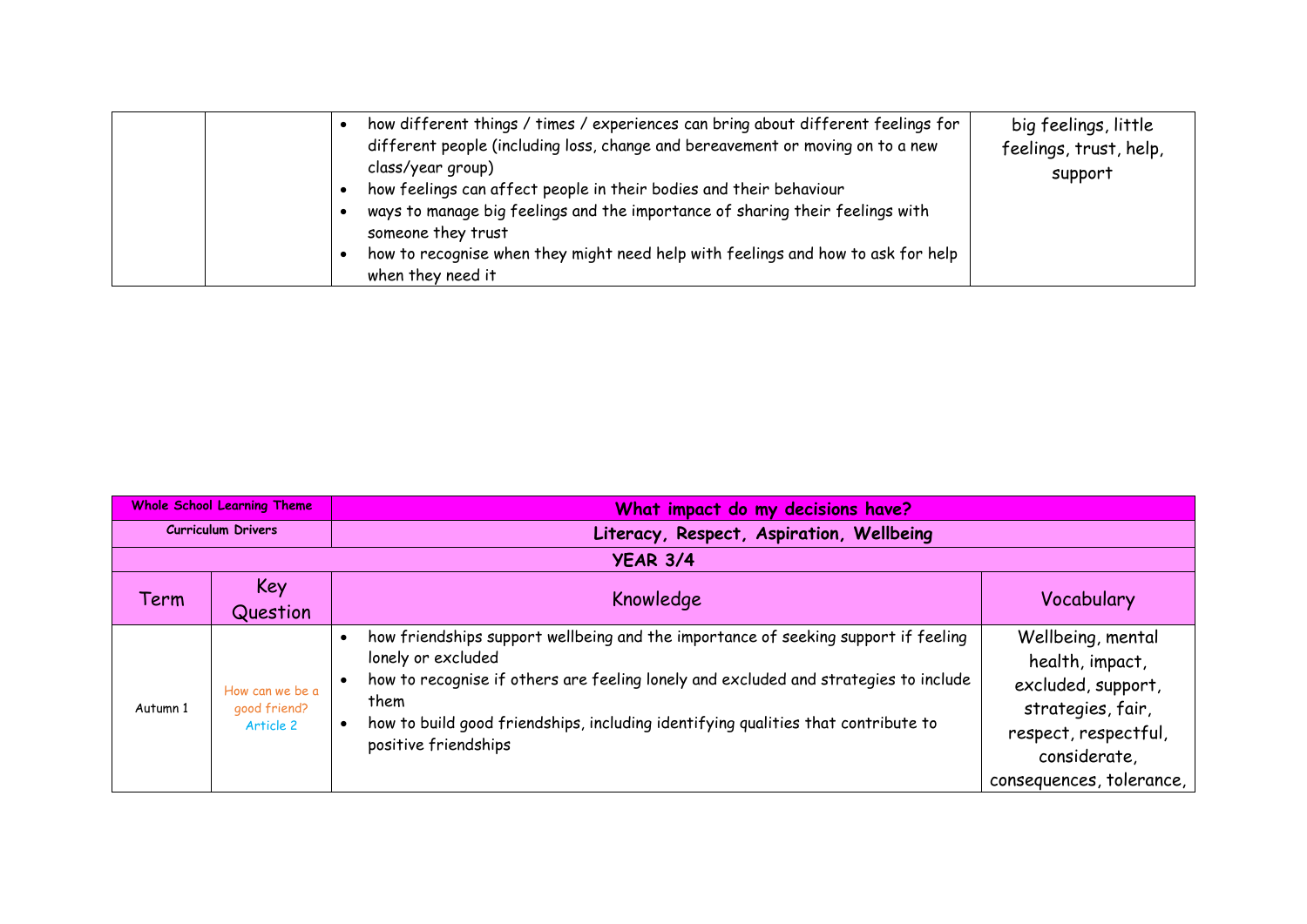|                     |                                                             | that friendships sometimes have difficulties, and how to manage when there is a<br>problem or an argument between friends, resolve disputes and reconcile<br>differences<br>how to recognise if a friendship is making them unhappy, feel uncomfortable or<br>unsafe and how to ask for support                                                                                                                                                                                                                                                                                                                                                                                                                                                                                                                                                                                                                                       | understanding,<br>resolution, resolve,<br>difference,<br>comfortable,<br>uncomfortable                                                                            |
|---------------------|-------------------------------------------------------------|---------------------------------------------------------------------------------------------------------------------------------------------------------------------------------------------------------------------------------------------------------------------------------------------------------------------------------------------------------------------------------------------------------------------------------------------------------------------------------------------------------------------------------------------------------------------------------------------------------------------------------------------------------------------------------------------------------------------------------------------------------------------------------------------------------------------------------------------------------------------------------------------------------------------------------------|-------------------------------------------------------------------------------------------------------------------------------------------------------------------|
| Autumn 1            | How do we treat<br>each other with<br>respect?<br>Article 2 | how people's behaviour affects themselves and others, including online<br>$\bullet$<br>how to model being polite and courteous in different situations and recognise the<br>respectful behaviour they should receive in return<br>about the relationship between rights and responsibilities<br>about the right to privacy and how to recognise when a confidence or secret should<br>be kept (such as a nice birthday surprise everyone will find out about) or not<br>agreed to and when to tell (e.g. if someone is being upset or hurt)<br>the rights that children have and why it is important to protect these<br>that everyone should feel included, respected and not discriminated against; how<br>to respond if they witness or experience exclusion, disrespect or discrimination<br>how to respond to aggressive or inappropriate behaviour (including online and<br>unwanted physical contact) - how to report concerns | Behaviours,<br>consequences, feelings,<br>online, offline,<br>reporting, responsibility,<br>privacy, safety, e-<br>safety, discrimination,<br>physical, emotional |
| Autumn <sub>2</sub> | What keeps us<br>safe?<br>Article 2                         | how to recognise hazards that may cause harm or injury and what they should do<br>to reduce risk and keep themselves (or others) safe<br>how to help keep their body protected and safe, e.g. wearing a seatbelt, protective<br>clothing and stabilizers<br>that their body belongs to them and should not be hurt or touched without their<br>permission; what to do and who to tell if they feel uncomfortable<br>how to recognise and respond to pressure to do something that makes them feel<br>$\bullet$<br>unsafe or uncomfortable (including online)<br>how everyday health and hygiene rules and routines help people stay safe and<br>healthy (including how to manage the use of medicines, such as for allergies and<br>asthma, and other household products, responsibly)<br>how to react and respond if there is an accident and how to deal with minor<br>injuries e.g. scratches, grazes, burns                       | Hazard, injury, safety,<br>protection, law,<br>permission, peer<br>pressure, support,<br>hygiene, health,<br>emergency                                            |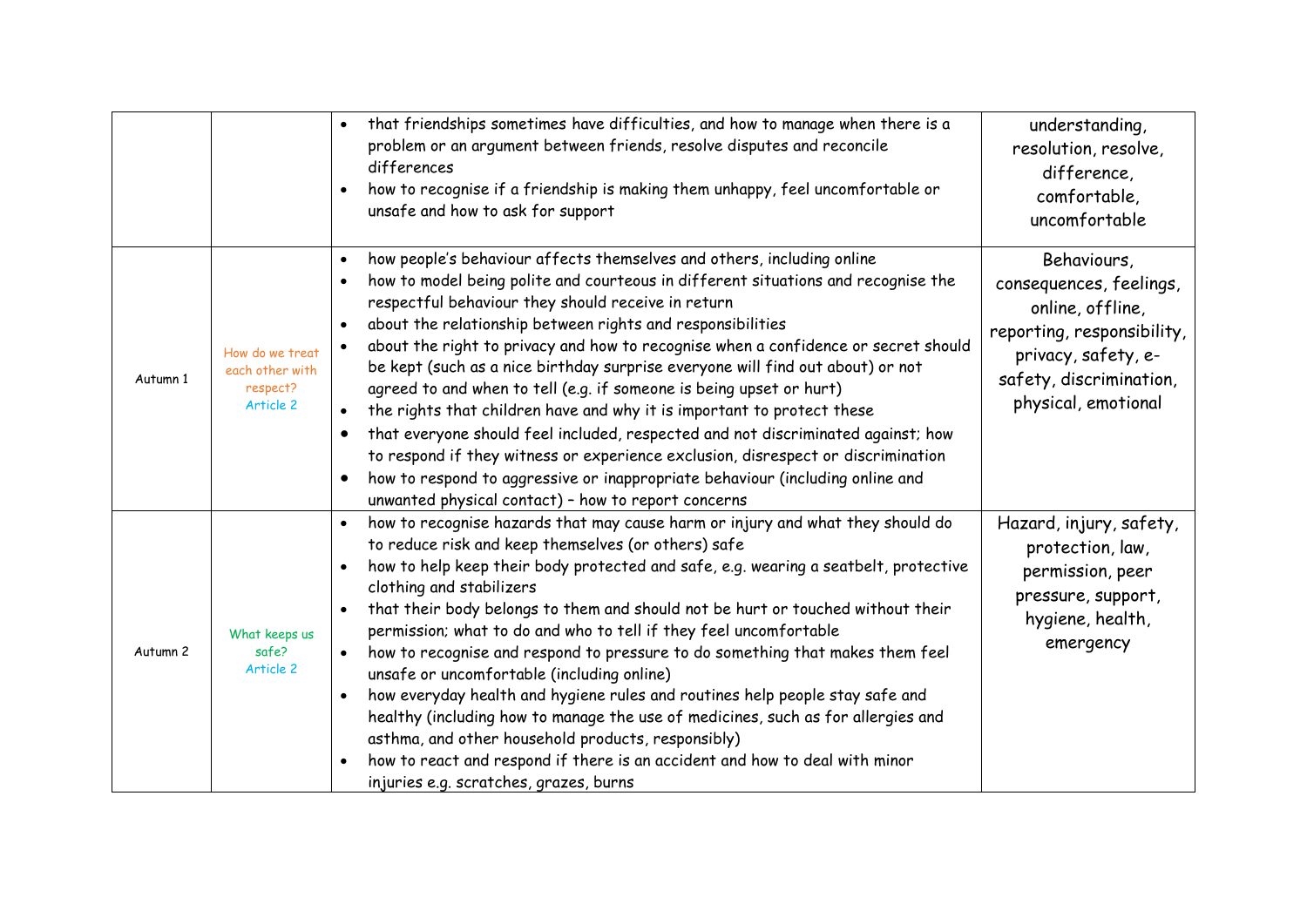|          |                                                                      | what to do in an emergency, including calling for help and speaking to the<br>$\bullet$<br>emergency services                                                                                                                                                                                                                                                                                                                                                                                                                                                                                |                                                                                                    |
|----------|----------------------------------------------------------------------|----------------------------------------------------------------------------------------------------------------------------------------------------------------------------------------------------------------------------------------------------------------------------------------------------------------------------------------------------------------------------------------------------------------------------------------------------------------------------------------------------------------------------------------------------------------------------------------------|----------------------------------------------------------------------------------------------------|
| Spring 1 | What are<br>families like?<br>Article 9                              | how families differ from each other (including that not every family has the same<br>$\bullet$<br>family structure, e.g. single parents, same sex parents, step-parents, blended<br>families, foster and adoptive parents)<br>how common features of positive family life often include shared experiences, e.g.<br>$\bullet$<br>celebrations, special days or holidays<br>how people within families should care for each other and the different ways they<br>demonstrate this<br>how to ask for help or advice if family relationships are making them feel unhappy,<br>worried or unsafe | Family, similar,<br>different, unique,<br>tolerance,<br>understanding                              |
| Spring 2 | What makes a<br>community?<br>Article 15                             | how they belong to different groups and communities, e.g. friendship, faith, clubs,<br>$\bullet$<br>classes/year groups<br>what is meant by a diverse community; how different groups make up the<br>wider/local community around the school<br>how the community helps everyone to feel included and values the different<br>$\bullet$<br>contributions that people make<br>how to be respectful towards people who may live differently to them<br>$\bullet$                                                                                                                               | Community, groups,<br>family, diverse,<br>diversity                                                |
| Summer 1 | Why should we<br>eat well and look<br>after our teeth?<br>Article 24 | how to eat a healthy diet and the benefits of nutritionally rich foods<br>$\bullet$<br>how to maintain good oral hygiene (including regular brushing and flossing) and the<br>importance of regular visits to the dentist<br>how not eating a balanced diet can affect health, including the impact of too much<br>$\bullet$<br>sugar/acidic drinks on dental health<br>how people make choices about what to eat and drink, including who or what<br>$\bullet$<br>influences these<br>how, when and where to ask for advice and help about healthy eating and dental car<br>$\bullet$       | Healthy, eat-well,<br>balanced diet, diet, oral,<br>hygiene, carbohydrate,<br>protein, sugar, fats |
| Sumner 2 | Why should we<br>keep active and<br>sleep well?<br>Article 24        | how regular physical activity benefits bodies and feelings<br>$\bullet$<br>how to be active on a daily and weekly basis - how to balance time online with other<br>$\bullet$<br>activities<br>how to make choices about physical activity, including what and who influences<br>decisions                                                                                                                                                                                                                                                                                                    | Mental health, physical<br>health, influence                                                       |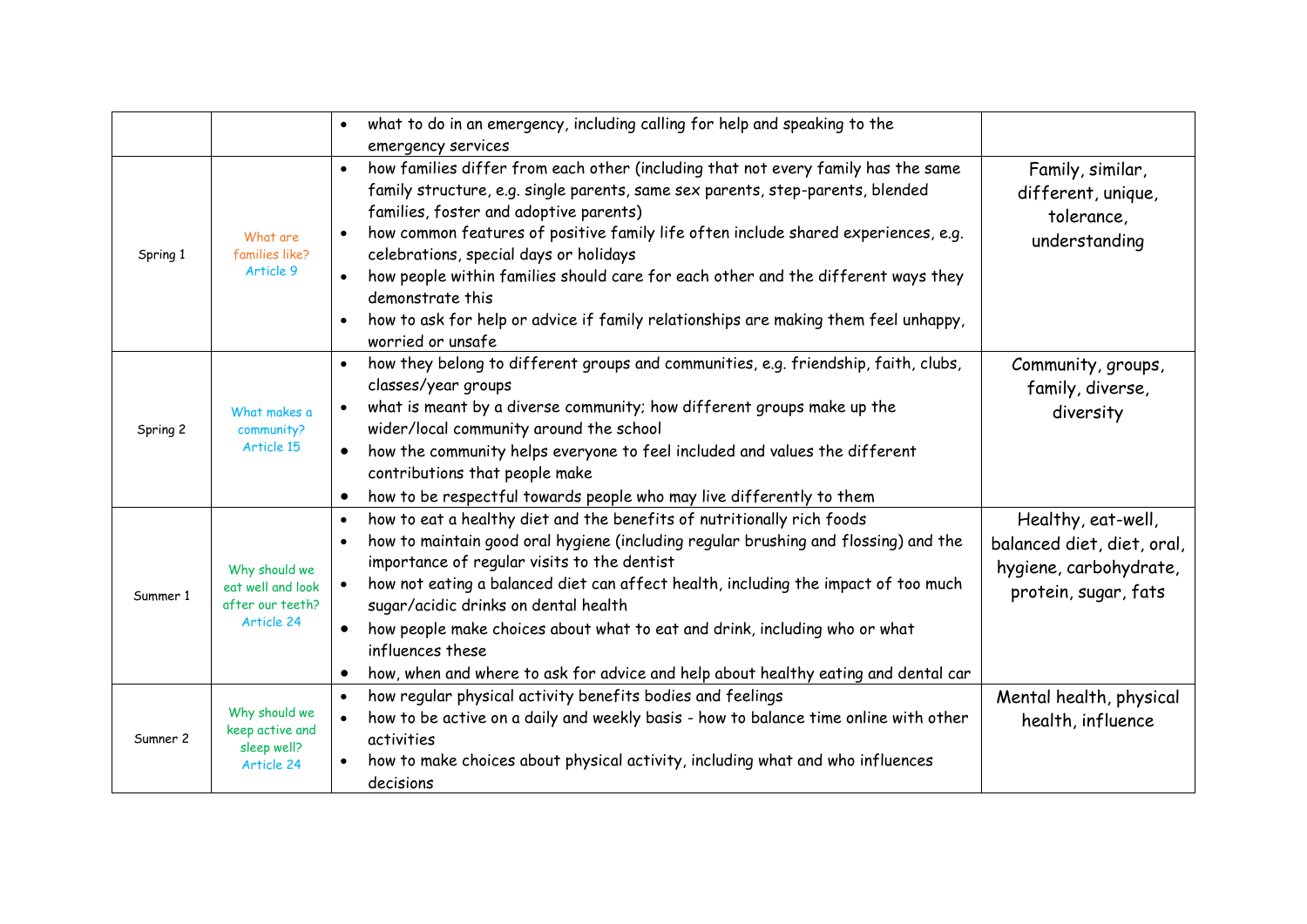| how the lack of physical activity can affect health and wellbeing                    |
|--------------------------------------------------------------------------------------|
| how lack of sleep can affect the body and mood and simple routines that support      |
| good quality sleep                                                                   |
| how to seek support in relation to physical activity, sleep and rest and who to talk |
| to if they are worried                                                               |

| <b>Whole School Learning Theme</b> |                                                                                                | What impact do my decisions have?                                                                                                                                                                                                                                                                                                                                                                                                                                                                                                                                                                                                               |                                                                                                                                           |
|------------------------------------|------------------------------------------------------------------------------------------------|-------------------------------------------------------------------------------------------------------------------------------------------------------------------------------------------------------------------------------------------------------------------------------------------------------------------------------------------------------------------------------------------------------------------------------------------------------------------------------------------------------------------------------------------------------------------------------------------------------------------------------------------------|-------------------------------------------------------------------------------------------------------------------------------------------|
| <b>Curriculum Drivers</b>          |                                                                                                | Literacy, Respect, Aspiration, Wellbeing                                                                                                                                                                                                                                                                                                                                                                                                                                                                                                                                                                                                        |                                                                                                                                           |
|                                    |                                                                                                | <b>YEARS 4/5</b>                                                                                                                                                                                                                                                                                                                                                                                                                                                                                                                                                                                                                                |                                                                                                                                           |
| Term                               | Key<br>Question                                                                                | Knowledge                                                                                                                                                                                                                                                                                                                                                                                                                                                                                                                                                                                                                                       | Vocabulary                                                                                                                                |
| Autumn 1                           | What makes up a<br>person's identity?<br>Article 8                                             | how to recognise, predict, assess and manage risk in different situations<br>that there are a range of factors that contribute to a person's identity (e.g. ethnicity,<br>family, faith, culture, gender, hobbies, likes/dislikes)<br>how individuality and personal qualities make up someone's identity (including that<br>gender identity is part of personal identity and for some people does not correspond<br>with their biological sex)<br>about stereotypes and how they are not always accurate, and can negatively influence<br>behaviours and attitudes towards others<br>how to challenge stereotypes and assumptions about others | Hazard, risk, danger,<br>worry, ethnicity,<br>racism, deprivation,<br>gender, culture,<br>faith, religion,<br>Islamophobia,<br>stereotype |
| Autumn <sub>2</sub>                | How can our<br>choices make a<br>difference to<br>others and the<br>environment?<br>Article 24 | how people have a shared responsibility to help protect the world around them<br>$\bullet$<br>how everyday choices can affect the environment<br>$\bullet$<br>how what people choose to buy or spend money on can affect others or the<br>$\bullet$<br>environment (e.g. Fairtrade, single use plastics, giving to charity)<br>the skills and vocabulary to share their thoughts, ideas and opinions in discussion<br>about topical issues<br>how to show care and concern for others (people and animals)<br>$\bullet$<br>how to carry out personal responsibilities in a caring and compassionate way                                         | Community,<br>environment,<br>Fairtrade, recycle,<br>reuse, responsibility                                                                |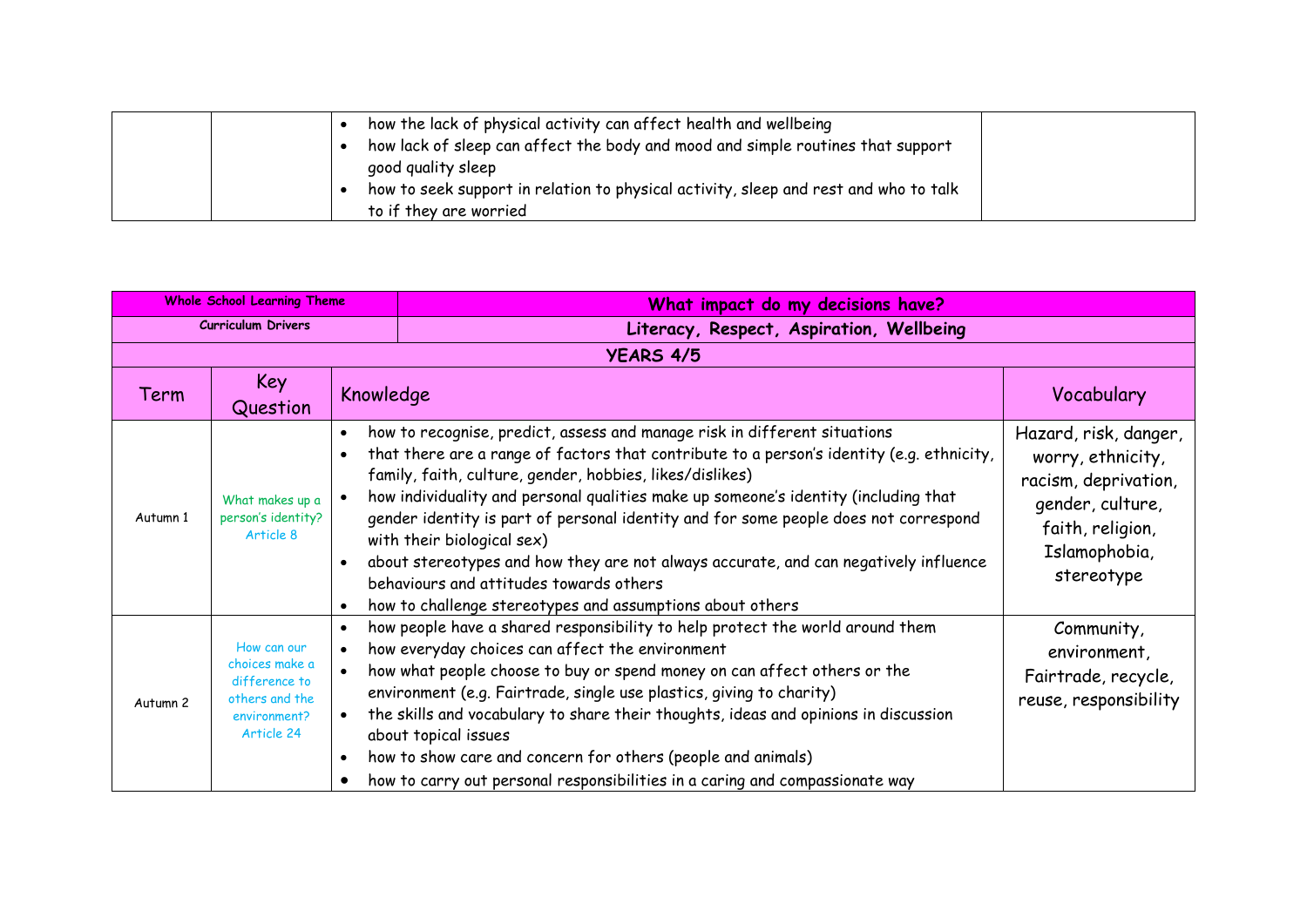| Spring 1 | How can we<br>manage our<br>feelings?<br>Article 13             | how everyday things can affect feelings<br>$\bullet$<br>how feelings change over time and can be experienced at different levels of intensity<br>the importance of expressing feelings and how they can be expressed in different<br>ways<br>how to respond proportionately to, and manage, feelings in different circumstances<br>$\bullet$<br>ways of managing feelings at times of loss, grief and change<br>how to access advice and support to help manage their own or others' feelings<br>$\bullet$                                                                                                                                                                                                                                                                                                                                                                                                                               | Feelings, emotions,<br>change, adapt,<br>expression, express                                                                                                 |
|----------|-----------------------------------------------------------------|------------------------------------------------------------------------------------------------------------------------------------------------------------------------------------------------------------------------------------------------------------------------------------------------------------------------------------------------------------------------------------------------------------------------------------------------------------------------------------------------------------------------------------------------------------------------------------------------------------------------------------------------------------------------------------------------------------------------------------------------------------------------------------------------------------------------------------------------------------------------------------------------------------------------------------------|--------------------------------------------------------------------------------------------------------------------------------------------------------------|
| Spring 2 | How can friends<br>communicate<br>safely?<br>Article 27         | about the different types of relationships people have in their lives<br>$\bullet$<br>how friends and family communicate together; how the internet and social media can<br>$\bullet$<br>be used positively<br>how knowing someone online differs from knowing someone face-to-face<br>$\bullet$<br>how to recognise risk in relation to friendships and keeping safe<br>$\bullet$<br>about the types of content (including images) that is safe to share online; ways of<br>$\bullet$<br>seeking and giving consent before images or personal information is shared with<br>friends or family<br>how to respond if a friendship is making them feel worried, unsafe or uncomfortable<br>how to ask for help or advice and respond to pressure, inappropriate contact or<br>concerns about personal safety                                                                                                                               | Relationship, healthy,<br>unhealthy, positive,<br>negative, influence,<br>e-safety, online<br>safety, offline, risk,<br>hazard, danger,<br>consent, approval |
| Summer 1 | How can we<br>manage risk in<br>different places?<br>Article 29 | how to recognise, predict, assess and manage risk in different situations<br>$\bullet$<br>how to keep safe in the local environment and less familiar locations (e.g. near rail,<br>water, road; fire/firework safety; sun safety and the safe use of digital devices when<br>out and about)<br>how people can be influenced by their peers' behaviour and by a desire for peer<br>approval; how to manage this influence<br>how people's online actions can impact on other people<br>$\bullet$<br>how to keep safe online, including managing requests for personal information and<br>$\bullet$<br>recognising what is appropriate to share or not share online<br>how to report concerns, including about inappropriate online content and contact<br>$\bullet$<br>that rules, restrictions and laws exist to help people keep safe and how to respond if<br>they become aware of a situation that is anti-social or against the law | Risk, hazard, manage,<br>community,<br>environment, peer<br>pressure, impact,<br>influence, safety                                                           |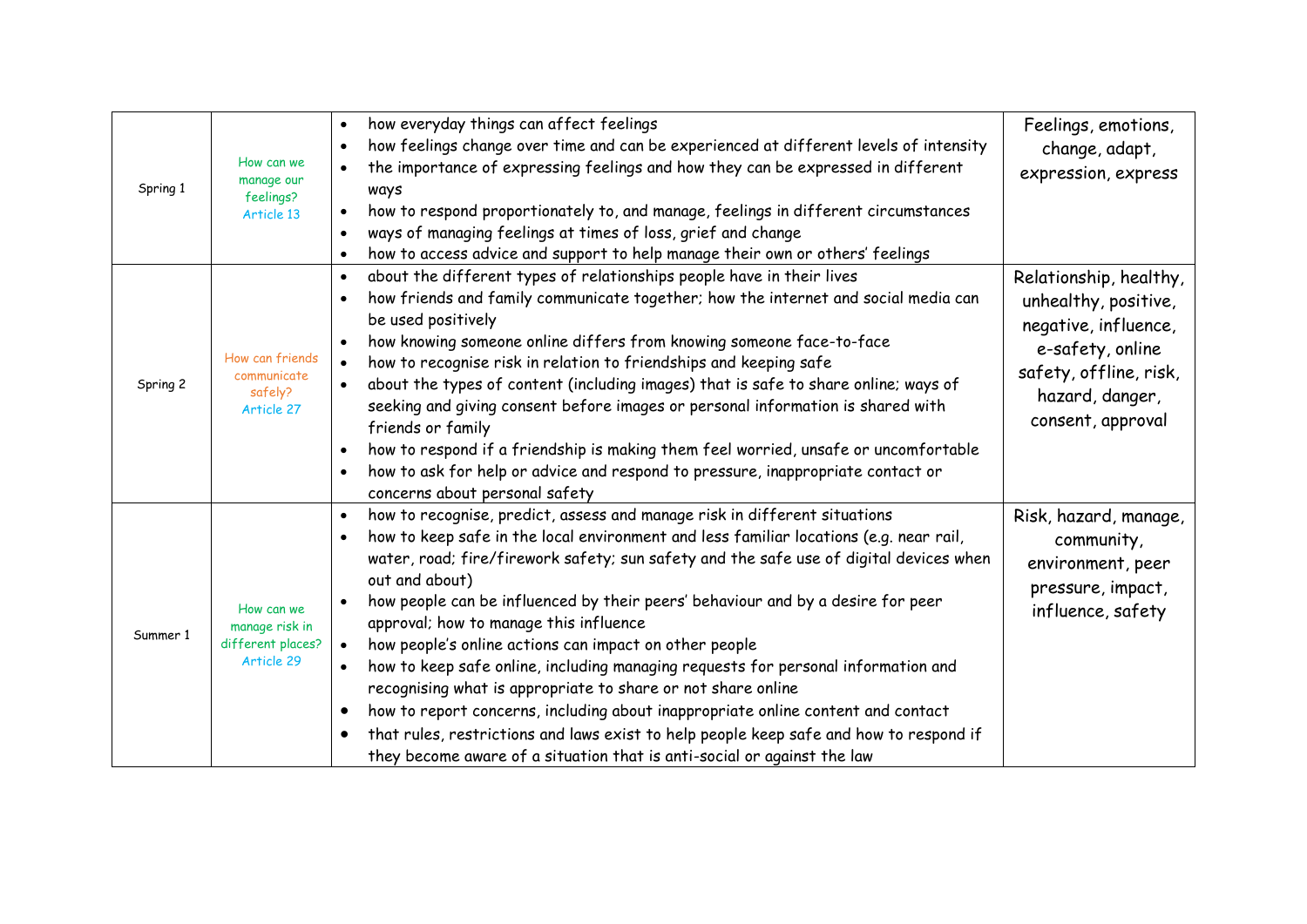| Summer 2 |                                 | about puberty and how bodies change during puberty, including menstruation and | Change, puberty,                                             |         |
|----------|---------------------------------|--------------------------------------------------------------------------------|--------------------------------------------------------------|---------|
|          | How will we grow<br>and change? | menstrual wellbeing, erections and wet dreams (Year 5)                         | vagina, penis, period,                                       |         |
|          |                                 | how puberty can affect emotions and feelings (Year 5)                          | hormones, emotions,                                          |         |
|          |                                 | Article 27                                                                     | how personal hygiene routines change during puberty (Year 5) | hygiene |
|          |                                 | how to ask for advice and support about growing and changing and puberty       |                                                              |         |

| <b>Whole School Learning Theme</b> |                                                                             | What impact do my decisions have?                                                                                                                                                                                                                                                                                                                                                                                                                                                                                                                                                                                                                                                      |                                                                                                                                                                 |  |  |  |  |
|------------------------------------|-----------------------------------------------------------------------------|----------------------------------------------------------------------------------------------------------------------------------------------------------------------------------------------------------------------------------------------------------------------------------------------------------------------------------------------------------------------------------------------------------------------------------------------------------------------------------------------------------------------------------------------------------------------------------------------------------------------------------------------------------------------------------------|-----------------------------------------------------------------------------------------------------------------------------------------------------------------|--|--|--|--|
| <b>Curriculum Drivers</b>          |                                                                             | Literacy, Respect, Aspiration, Wellbeing                                                                                                                                                                                                                                                                                                                                                                                                                                                                                                                                                                                                                                               |                                                                                                                                                                 |  |  |  |  |
| <b>YEARS 5/6</b>                   |                                                                             |                                                                                                                                                                                                                                                                                                                                                                                                                                                                                                                                                                                                                                                                                        |                                                                                                                                                                 |  |  |  |  |
| Term                               | <b>Key</b><br>Question                                                      | Knowledge                                                                                                                                                                                                                                                                                                                                                                                                                                                                                                                                                                                                                                                                              | Vocabulary                                                                                                                                                      |  |  |  |  |
| Autumn 1                           | How can drugs<br>common to<br>everyday life<br>affect health?<br>Article 24 | how drugs common to everyday life (including smoking/vaping - nicotine, alcohol,<br>caffeine and medicines) can affect health and wellbeing<br>that some drugs are legal (but may have laws or restrictions related to them) and<br>other drugs are illegal<br>how laws surrounding the use of drugs exist to protect them and others<br>why people choose to use or not use different drugs<br>how people can prevent or reduce the risks associated with them<br>that for some people, drug use can become a habit which is difficult to break<br>how organisations help people to stop smoking and the support available to help people<br>if they have concerns about any drug use | Drugs, smoking,<br>alcohol, nicotine,<br>caffeine, energy<br>drinks, health,<br>wellbeing, legal,<br>illegal, age<br>restrictions, habit,<br>addiction, support |  |  |  |  |
| Autumn <sub>2</sub>                | How can we keep<br>healthy as we<br>grow?<br>Article 24                     | how mental and physical health are linked<br>$\bullet$<br>how positive friendships and being involved in activities such as clubs and community<br>groups support wellbeing<br>how to make choices that support a healthy, balanced lifestyle including:<br>$\bullet$<br>» how to plan a healthy meal<br>» how to stay physically active<br>» how to maintain good dental health, including oral hygiene, food and drink choices<br>» how to benefit from and stay safe in the sun                                                                                                                                                                                                     | Mental health,<br>physical health,<br>exercise, balanced,<br>habit, healthy,<br>unhealthy, FGM                                                                  |  |  |  |  |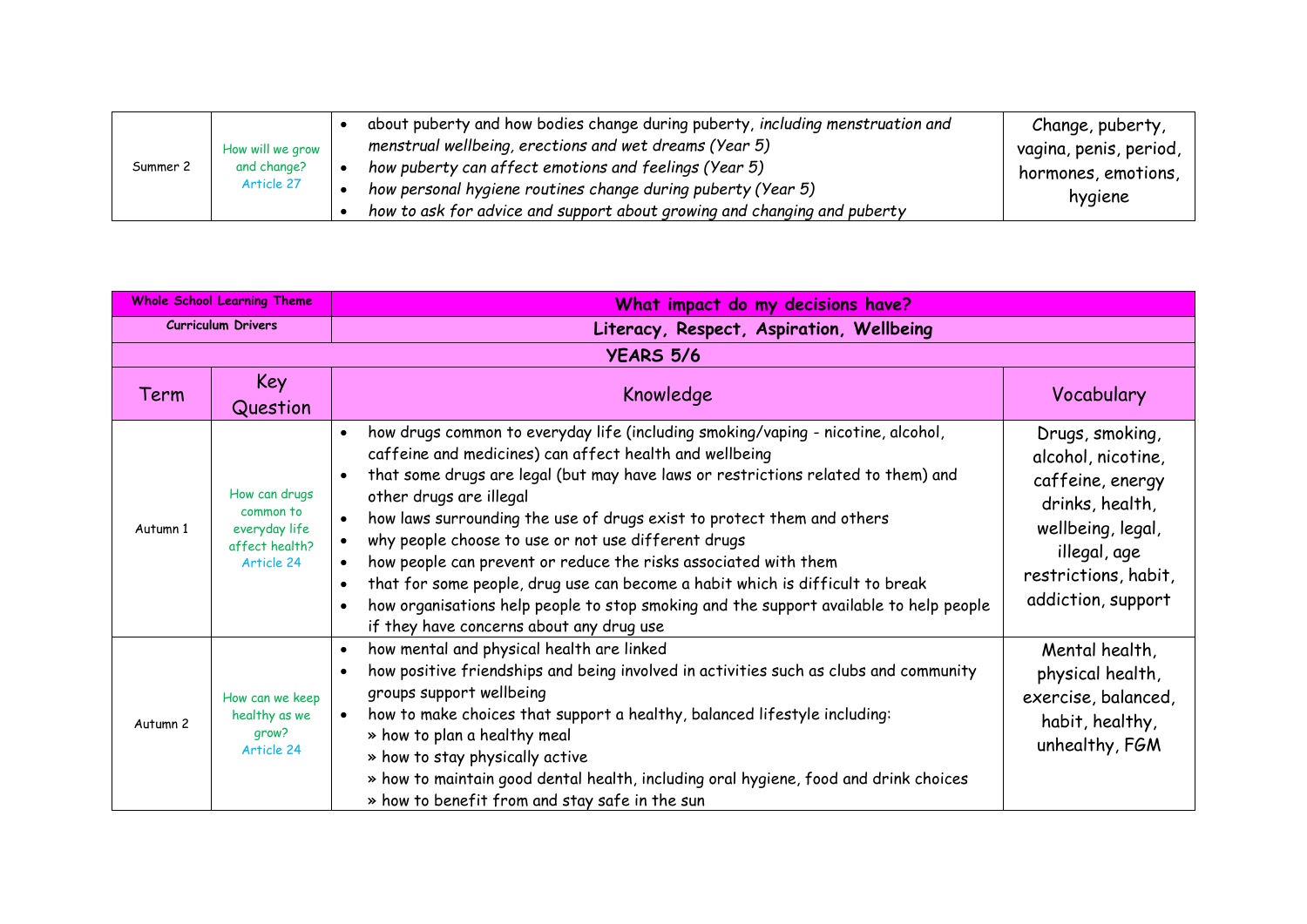|          |                                                                  | » how and why to balance time spent online with other activities<br>» how sleep contributes to a healthy lifestyle; the effects of poor sleep; strategies<br>that support good quality sleep<br>» how to manage the influence of friends and family on health choices<br>that habits can be healthy or unhealthy; strategies to help change or break an<br>unhealthy habit or take up a new healthy one<br>how legal and illegal drugs (legal and illegal) can affect health and how to manage<br>situations involving them<br>how to recognise early signs of physical or mental ill-health and what to do about this,<br>including whom to speak to in and outside of school<br>that health problems, including mental health problems, can build up if they are not<br>$\bullet$<br>recognised, managed, or if help is not sought early on<br>that anyone can experience mental ill-health and to discuss concerns with a trusted<br>adult<br>that mental health difficulties can usually be resolved or managed with the right<br>strategies and support<br>that FGM is illegal and goes against human rights; that they should tell someone<br>immediately if they are worried for themselves or someone else |                                                                                                                             |
|----------|------------------------------------------------------------------|--------------------------------------------------------------------------------------------------------------------------------------------------------------------------------------------------------------------------------------------------------------------------------------------------------------------------------------------------------------------------------------------------------------------------------------------------------------------------------------------------------------------------------------------------------------------------------------------------------------------------------------------------------------------------------------------------------------------------------------------------------------------------------------------------------------------------------------------------------------------------------------------------------------------------------------------------------------------------------------------------------------------------------------------------------------------------------------------------------------------------------------------------------------------------------------------------------------------|-----------------------------------------------------------------------------------------------------------------------------|
| Spring 1 | How can we help<br>in an accident or<br>emergency?<br>Article 24 | how to carry out basic first aid including for burns, scalds, cuts, bleeds, choking,<br>asthma attacks or allergic reactions · that if someone has experienced a head injury,<br>they should not be moved<br>when it is appropriate to use first aid and the importance of seeking adult help<br>the importance of remaining calm in an emergency and providing clear information<br>$\bullet$<br>about what has happened to an adult or the emergency service                                                                                                                                                                                                                                                                                                                                                                                                                                                                                                                                                                                                                                                                                                                                                     | First aid, mental first<br>aid, emergency                                                                                   |
| Spring 2 | How can the<br>media influence<br>people?<br>Article 17          | how the media, including online experiences, can affect people's wellbeing - their<br>thoughts, feelings and actions<br>that not everything should be shared online or social media and that there are rules<br>about this, including the distribution of images that mixed messages in the media<br>exist (including about health, the news and different groups of people) and that these<br>can influence opinions and decisions<br>how text and images can be manipulated or invented; strategies to recognise this                                                                                                                                                                                                                                                                                                                                                                                                                                                                                                                                                                                                                                                                                            | Social media, healthy,<br>unhealthy, wellbeing,<br>mental health, fake<br>news, manipulated,<br>influence, online<br>safety |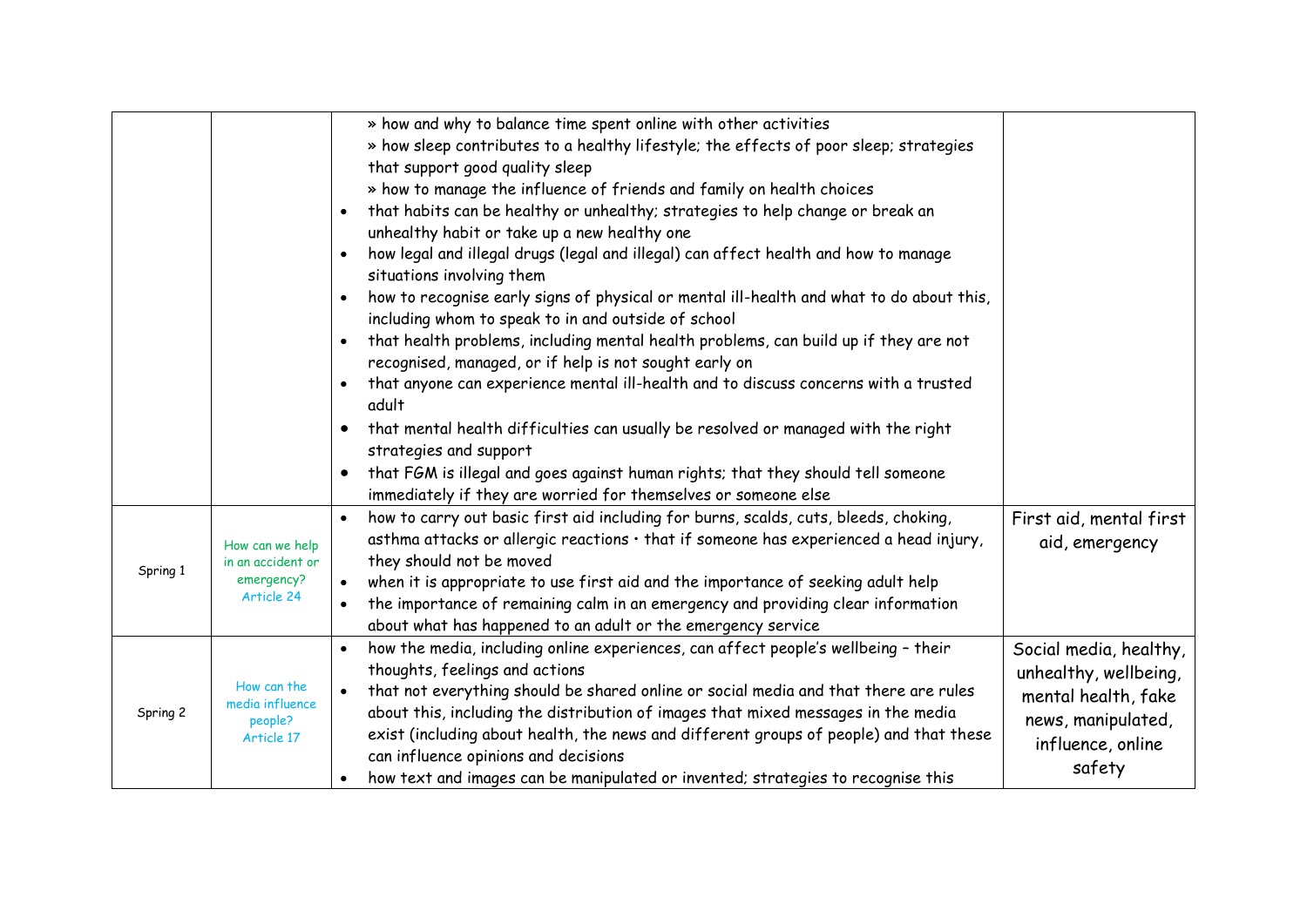|          |                                                                                                                         | to evaluate how reliable different types of online content and media are, e.g. videos,<br>blogs, news, reviews, adverts<br>to recognise unsafe or suspicious content online and what to do about it<br>how information is ranked, selected, targeted to meet the interests of individuals and<br>$\bullet$<br>groups, and can be used to influence them<br>how to make decisions about the content they view online or in the media and know if<br>it is appropriate for their age range<br>how to respond to and if necessary, report information viewed online which is<br>upsetting, frightening or untrue<br>to recognise the risks involved in gambling related activities, what might influence<br>$\bullet$<br>somebody to gamble and the impact it might have<br>to discuss and debate what influences people's decisions, taking into consideration<br>different viewpoints |                                                                                                                                                                               |
|----------|-------------------------------------------------------------------------------------------------------------------------|--------------------------------------------------------------------------------------------------------------------------------------------------------------------------------------------------------------------------------------------------------------------------------------------------------------------------------------------------------------------------------------------------------------------------------------------------------------------------------------------------------------------------------------------------------------------------------------------------------------------------------------------------------------------------------------------------------------------------------------------------------------------------------------------------------------------------------------------------------------------------------------|-------------------------------------------------------------------------------------------------------------------------------------------------------------------------------|
| Summer 1 | What jobs would<br>we like?<br>Article 26                                                                               | that there is a broad range of different jobs and people often have more than one<br>during their careers and over their lifetime<br>that some jobs are paid more than others and some may be voluntary (unpaid)<br>$\bullet$<br>about the skills, attributes, qualifications and training needed for different jobs<br>$\bullet$<br>that there are different ways into jobs and careers, including college, apprenticeships<br>$\bullet$<br>and university<br>how people choose a career/job and what influences their decision, including skills,<br>$\bullet$<br>interests and pay<br>how to question and challenge stereotypes about the types of jobs people can do<br>$\bullet$<br>how they might choose a career/job for themselves when they are older, why they<br>would choose it and what might influence their decisions                                                 | Ambition, university,<br>college, degree, a<br>levels, GCSE,<br>vocation, apprentice,<br>apprenticeship,<br>qualification, college,<br>sixth form, career,<br>job, stereotype |
| Summer 2 | What will change<br>as we become<br>more<br>independent?<br>How do<br>friendships<br>change as we<br>grow?<br>Article 6 | different kinds of relationships in their lives, including romantic or intimate<br>$\bullet$<br>relationships<br>that people who are attracted to and love each other can be of any gender, ethnicity<br>$\bullet$<br>or faith; the way couples care for one another<br>that adults can choose to be part of a committed relationship or not, including<br>$\bullet$<br>marriage or civil partnership<br>that marriage should be wanted equally by both people and that forcing someone to<br>marry against their will is a crime                                                                                                                                                                                                                                                                                                                                                    | Relationship, healthy,<br>unhealthy, intimate,<br>romantic, safe,<br>gender, ethnicity,<br>race, puberty, vagina,<br>penis, baby, toddler,<br>infant, child,                  |